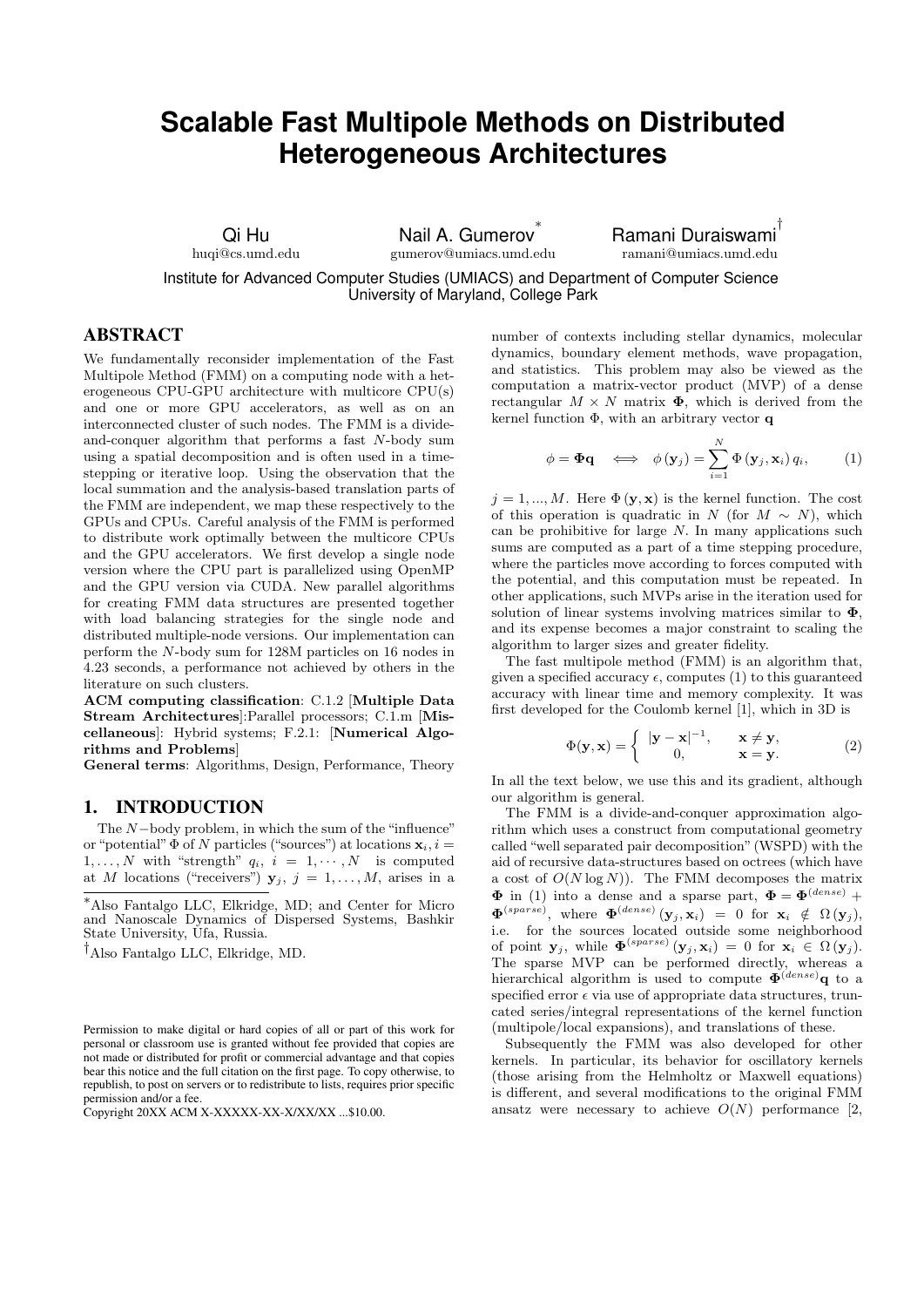3]. The FMM can be extended for computation of vector kernels (e.g. dipoles), and gradients of the potential (or forces) can be also computed. Kernel independent multipole methods that do not require development of a separate mathematical apparatus for new non-oscillatory kernels have been developed [4].

#### 1.1 Fast multipole method and scalability

The FMM, because of its linear complexity, allows the algorithm size to scale well, if it were implementable efficiently on new architectures. On modern multicore and GPU architectures, this requires parallelization of the algorithm. The FMM has been sought to be parallelized almost since its invention – see e.g.,  $[5, 6, 7, 8]$ . However, these works are mostly related to more coarse-grained parallel algorithms and often focus on tree codes rather than the FMM. With the advent of multicore processors and GPUs there was a fresh opportunity. GPU parallelization of the FMM was first achieved in [9].

This work has since continued in several papers in SC 2009 and 2010, including the 2009 Gordon Bell prize winner [10]. The FMM was considered on a cluster of GPUs in [11, 10], and the benefits of architecture tuning on networks of multicore processors or GPUs was considered in [12, 13, 14]. In these papers adaptations of previous FMM algorithms were used, and impressive performance was achieved.

## 1.2 Present contribution

We fundamentally reconsider the FMM algorithm on heterogeneous architectures to achieve a significant improvement over recent implementations and to make the algorithm ready for use as a workhorse simulation tool for both time-dependent vortex flow problems and for boundary element methods. Our goal is to perform large rotorcraft simulations [15] using coupled free vortex methods with sediments and ground effect [16] as well as develop fast methods for simulation of molecular dynamics [17], micro and nanoscale physics [11], and astrophysics [18].

We consider essentially similar hardware of the same power consumption characteristics as the recent papers, and our results show that the performance can be significantly improved. Since GPUs are typically hosted in PCI-express slots of motherboards of regular computers (often with multicore processors), an implementation that just uses GPUs or multicore CPUs separately wastes substantial available computational power. Moreover, a practical workstation configuration currently is a single node with one or more GPU-accelerator cards and a few CPU sockets with multicore processors. With a view to providing simulation speed-ups for both a single node workstation and a cluster of such interconnected nodes, we develop a heterogeneous version of the algorithm.

To achieve an optimal split of work between the GPU and CPU, we performed a cost study of the different parts of the algorithms and communication (see Fig. 1). A distribution of work that achieves best performance by considering the characteristics of each architecture is developed. The FMM in practical applications is required to handle both the uniform distributions often reported on in performance testing and the more clustered non-uniform distributions encountered in real computations. We are developing strategies to balance the load in each of these cases.

Since our algorithm is to be used in time-stepping where

the data distribution changes during the simulation, we wanted to improve scalability in the algorithms for creating the FMM data-structures and interaction lists. Extremely fast algorithms, which generate these lists in small fractions of the time of the FMM sum itself, were developed.

Our single node version with two Intel Nehalem 5560 2.8 GHz processors per node (total eight cores) and two NVIDIA Tesla S1070 GPUs provides 8 million particle simulation for 1.6 s (potential) and 2.8 s (potential+force) (truncation number  $p = 8$ ). The algorithm was extensively tested on clusters with two through thirty two nodes with the same basic architecture on which 1 billion particle simulations were achieved. Note that the largest size for the FMM achieved on a run on 256 GPUs reported on SC2009 was 16 million particles with approximately 1 s for a vortex element method velocity+stretching computation  $(p = 10)$  [10]. Similar timings for a  $N$  body (potential+force) problem were achieved by our version on 4 nodes (8 GPUs). While not explicitly indicated in [10], according to [11] the two problems have a theoretical flop count difference of about a factor of 5.5, providing an indication of our speedup relative to [10]. (Note, in a real implementation using efficient representations of differentiation operators [19, 15] much better speedups may be possible.)

#### 2. FMM ALGORITHM

The FMM splits the matrix vector product (1) into a sparse and dense part. The products  $\mathbf{\Phi}^{(dense)}$ **q** and  $\mathbf{\Phi}^{(sparse)}$ q can be computed independently and in parallel. For optimal performance the decomposition must be performed in a way to balance the time for computation of the respective parts. This in turn determines the depth of the hierarchical space partitioning and the performance achieved in the two parts.

The "analysis part " of the FMM computes  $\mathbf{\Phi}^{(dense)}$ q as:

- Generation of data structure. The domain is scaled to a unit cube and recursively divided via an octree structure to level  $l_{\text{max}}$ . Level l contains  $8^l$  boxes. The source and receiver data structures exclude empty boxes, allow fast neighbor finding, and build interaction lists (e.g., via bit-interleaving [3]).
- Precomputations of parameters common to several boxes, such as elements of translation matrices.
- Upward pass. This generates the multipole basis (M) expansion coefficients  ${C_n^m}$  at each source box from level  $l = l_{\text{max}}$  to  $l = 2$ . At level  $l_{\text{max}}$  this is done via summation of multipole expansion coefficients  $\left\{C_n^{(i)m}\right\}$ for all sources i at their box centers. For levels  $l =$  $l_{\text{max}} - 1, \ldots, 2$  this is done via a multipole-to-multipole (M2M) translation of coefficients from children to parent boxes followed by a consolidation.
- Downward pass. Local basis (L) expansion coefficients  $\{D_n^m\}$  are generated for each receiver box from levels  $l = 2$  to  $l = l_{\text{max}}$  via a two step procedure at each level: first, a multipole-to-local (M2L) translation is done followed by consolidation from a special neighborhood stencil implied by the WSPD. Then, a local-to-local (L2L) translation from the parent to child receiver box is performed followed by consolidation with the result of the first step.
- Evaluation. Evaluate local expansions  $(L)$  at level  $l_{\text{max}}$ at all receiver locations in the box.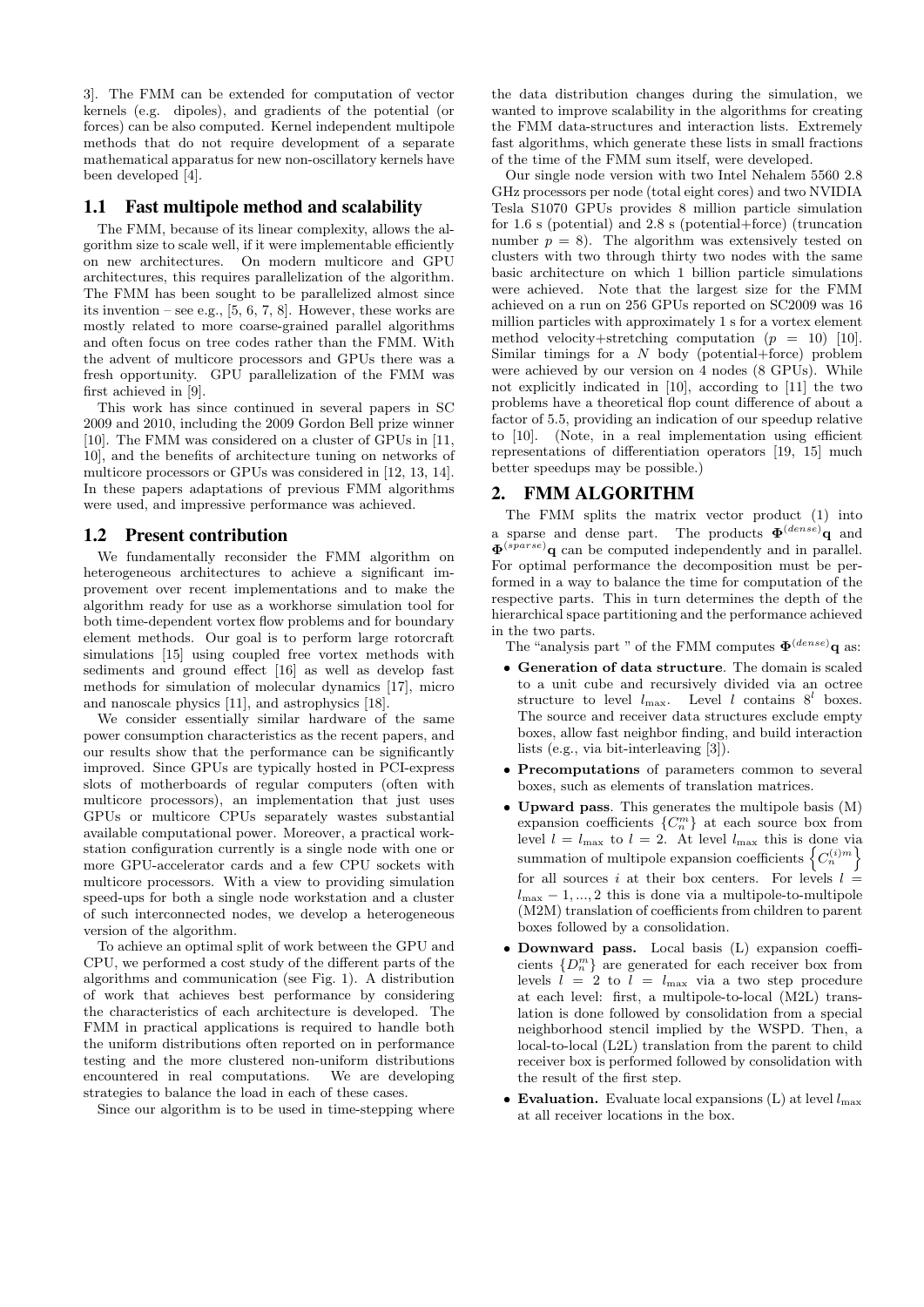Several different bases and translation methods have been proposed for the Laplace kernel. We used the expansions and methods described in [19, 9] and do not repeat details. Real valued basis functions that allow computations to be performed recursively with minimal use of special functions, complex arithmetic, or large renormalization coefficients are used. L- and M-expansions are truncated to contain  $p^2$ terms with p selected to provide the required accuracy. Translations are performed using the RCR decomposition [20, 19] (rotation – coaxial translation – back rotation) of the matrix translation operators, which provides  $O(p^3)$ translation with a low asymptotic constant. It was shown in [19] that these methods are more efficient than the asymptotically superior methods in [21] for problems usually encountered in practice.

The above algorithm can also be modified to work well with nonuniform distributions by skipping empty boxes, by adjusting the value of  $p$  for the P2M and L2P steps to satisfy the error bound for each particle, and by stopping the downward pass for sparse boxes before the finest level. Even more adaptive algorithms are possible (see e.g., [22, 3]), but were not implemented here.

The "sparse part" of the FMM computes  $\mathbf{\Phi}^{(sparse)}$ q by taking all receiver particles in a given box at the finest level and computing the influence of sources in that box and neighboring boxes directly.

# 3. FMM DATA STRUCTURES ON THE GPU

The need for a fast code for data structures is a manifestation of Amdahl's law. In a serial FMM code, generation of basic data structures usually takes a small portion of the total algorithm execution time. In some applications of the FMM, such as for iterative solution of large linear systems, this step is even less important as it is amortized over several iterations. The typical way of doing the data structures is via an  $O(N \log N)$  algorithm that uses sorting, which is usually done on the CPU [9]. However, for large dynamic problems, when the particle positions change every time step, the cost of this step would dominate, especially when the FMM itself is made very fast, as we propose to do.

Reimplementing the CPU algorithm for the GPU would not have achieved the kind of acceleration we sought. The reason is that the conventional FMM data structures algorithm employs sorting of large data sets and operations such as set intersection on smaller subsets, that require random access to the global GPU memory, which is not very efficient.

Instead, we were able to device a new parallelizable algorithm, which generates the FMM data structure in  $O(N)$  time, bringing the overall complexity of the FMM to  $O(N)$  for a given accuracy. Our efficient algorithm is based on use of occupancy histograms (i.e., the counts of particles in all boxes), bin sorting, and parallel scans [23]. A potential disadvantage of our approach is the fact that the histogram requires allocation of an array of size  $8^{l_{\text{max}}}$  where zeros indicate empty boxes. Nonetheless this algorithm for GPUs with 4 GB global memory enables of data structures up to a maximum level  $l_{\text{max}} = 8$ , which is sufficient for many problems. In this case accelerations up to two orders of magnitude compared to CPU were achieved. For problems that required greater octree depth, we developed a distributed multi-GPU version of the algorithm, where the domain is divided via octrees spatially and distributed to the

GPUs, each GPU performs independent structuring of data residing in its domain, and global indexing is provided by applying prefixes associated with each GPU. The problem decomposition needed for load balancing can also be done with this data structure.

We describe the algorithm for a single GPU. For a multi-GPU setup, some more or less obvious modifications are needed. The same algorithm is repeated for the source and receiver hierarchies. Each step has  $O(N)$  complexity, and the steps are easily parallelizable on the GPU.

- Determine of the Morton index [24] for each particle, after scaling of all data to a unit cube using bitinterleaving (e.g. [25, 3]). On the GPU this does not require communication between threads.
- Construction of occupancy histogram and bin sorting. The histogram shows how many particles reside in each spatial box at the finest level. In this step, the box index is its Morton index. Bin sorting occurs simultaneously with the histogram construction. Note that there is no need to sort the particles inside the box — bin sorting just results in an arbitrary local rank for each particle in a given box. In this step we use the atomicAdd() GPU function. While this may cause the threads to access the same memory address sequentially to update the value, the performance is not compromised because most threads are usually working on different boxes and the method rarely serializes.
- Parallel scan and global particle ranking. Parallel scan [23, 26] is an efficient algorithm that provides a pointer to the particles in a given box in the final array. Particle global ranking is simply a sum of its global bookmark and local arbitrary rank.
- Final filtering. This process simply removes entries for empty boxes and compresses the array, again using a scan, so the empty boxes are emitted in the final array.
- Final bin sorting. Particle data is placed into the output array according to their global ranking.

The second part of the algorithm determines the interacting source boxes in the neighborhood of the receiver boxes. The histogram for the receivers can be deallocated while retaining the one for sources. We also keep the array A of source boxes obtained after the parallel scan (before compression). This enables fast neighbor determination without sort, search, or set intersection operations.

For a given receiver box  $i$ , its Morton index  $n$  is available as the ith entry of the array ReceiverBoxList. This index allows one to determine the Morton indices of its spatial neighbors. As a new neighbor index is generated, the occupancy map is checked. If the box is not empty, the corresponding entry in array A provides its global rank, which is stored as the index of the neighbor box.

Computation of the parent neighborhoods and subdivision of the domains for translation stencils, which require a more complex data access pattern, is performed on the CPU, which creates the arrays ReceiverBoxList, Source-BoxList, NeighborBoxList and bookmarks (values indicating the starting and ending values of the particle number in a box).

Table 1 shows the time for data structures generation using a NVIDIA GTX480 and CPU Intel Nehalem quadcore 2.8 GHz (a single core was used) for  $N = 2^{20}$  source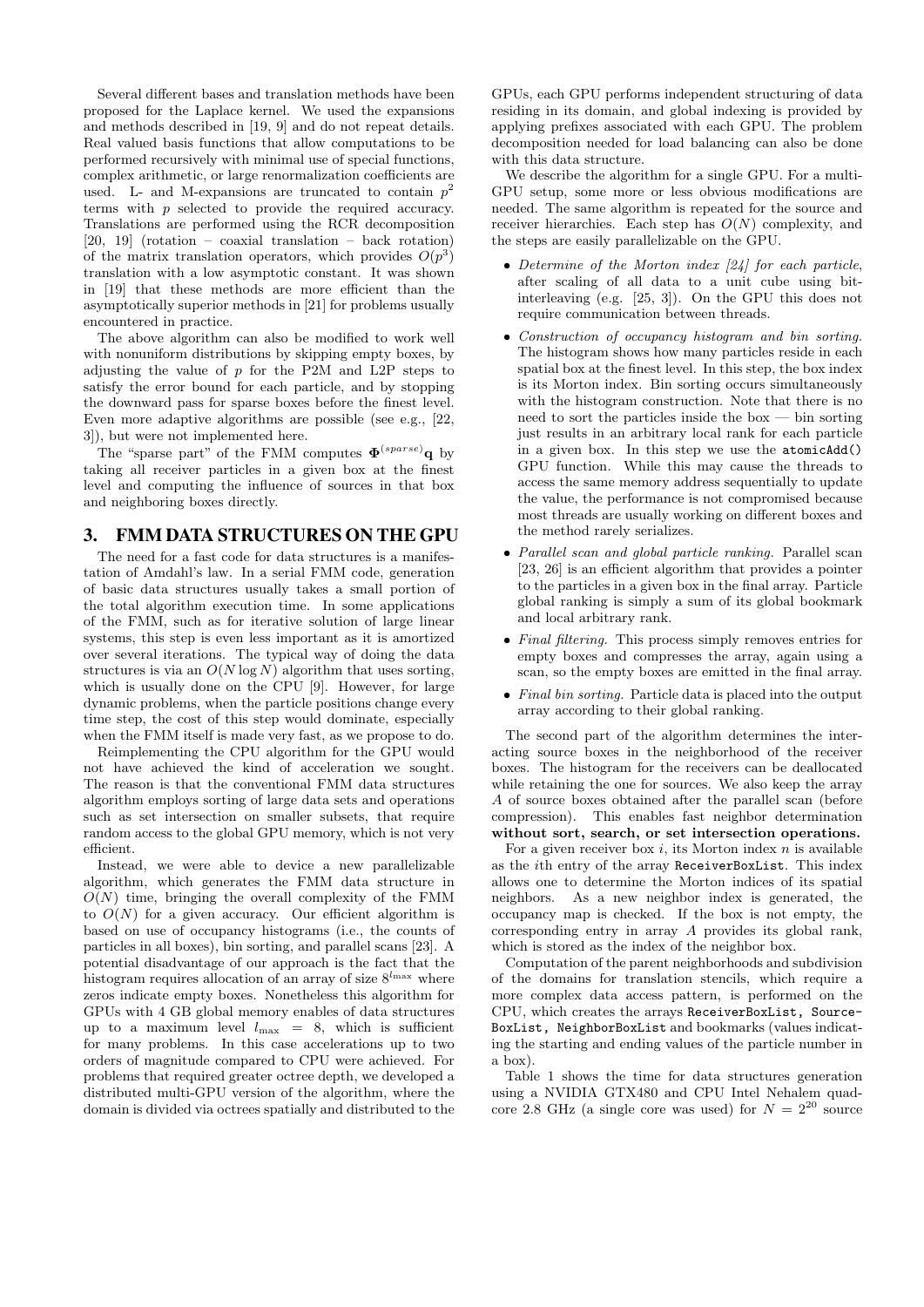| $\iota_{\max}$ | ms.   | Improved CPU<br>(ms) | GPU<br>ms |
|----------------|-------|----------------------|-----------|
| 3              | 1293  | 223                  | 7.7       |
|                | 1387  | 272                  | 13.9      |
| 5              | 2137  | 431                  | 13.0      |
| 6              | 8973  | 1808                 | 34.6      |
|                | 30652 | 6789                 | 70.8      |
|                | 58773 | 7783                 | 124.9     |

Table 1: FMM data structure computation for  $2^{20}$  uniform randomly distributed source and receiver particles using our original CPU  $O(N \log N)$ algorithm, the improved  $O(N)$  algorithm on a single CPU core, and its GPU accelerated version.

and  $M = 2^{20}$  receiver points uniformly randomly distributed inside a cube. The octree depth was varied in the range  $l_{\text{max}} = 3, ..., 8$ . Column 2 shows the wall clock time for a standard algorithm, which uses sorting and hierarchical neighbor search using set intersection (the neighbors were found in the parent neighborhood domain subdivided to the children level). Column 3 shows the wall clock time for the present algorithm on the CPU. It is seen that our algorithm is several times faster. Comparison of the GPU and CPU times for the same algorithm show further acceleration in the range 20-100. As a consequence, the data-structure step is reduced to a small part of the computation time again.

## 4. PARALLELIZATION OF THE FMM

We present first the algorithm for a single heterogeneous node (i.e., typical contemporary workstation with several shared-memory CPU cores and one or more GPUs). Next, an approach for clusters consisting of several heterogeneous nodes, is presented. This algorithm is sufficient for the number nodes we have access to. We also briefly consider the case of even larger numbers of nodes.

#### 4.1 Single heterogeneous node

Different stages of the FMM have very different efficiency when parallelized on the GPU (Fig. 1). The lowest efficiency (due to limited GPU local memory) is for translations. On the other hand, computation of  $\mathbf{\Phi}^{(sparse)}$ q on the GPU is very efficient (making use of special instructions for the reciprocal square root and multiply-and-add operations), as well as the generation of M-expansions and evaluation of Lexpansions. In fact, anything having to do with particles is very efficient on the GPU, and translations are relatively efficient on the CPU.

Fig. 2 illustrates the work division between the CPU cores and GPU(s) on a single node. The large source and receiver data sets are kept in GPU global memory, and operations related to particles are performed only on the GPU. This makes dynamic simulations (where particles change location) efficient, since particle update can be done efficiently on the GPU minimizing CPU-GPU data transfer. The GPU does the jobs that it can do most efficiently, specifically, generating the data structure, generating M-expansions for source boxes at the finest level, performing the sparse MVP, evaluating L-expansions for the receiver boxes at the finest level, and producing final results. Because the result is obtained on the GPU, it can be used immediately for the next time step.

The CPU performs all work related to operations with boxes. It receives as input the box data structure from the



Figure 1: The relative cost and speedup of different steps of the FMM on uniform data on a GPU (NVIDIA GeForce 8800GTX) vs a 4 core CPU (Intel Core 2 extreme QX, 2.67GHz). The relative cost of steps is given for the GPU realization ( $l_{\text{max}} = 4$ ,  $p = 8$ ,  $N = M = 2^{20}$ . The CPU wall clock time is measured for the same settings as for GPU (not necessarily optimal for the CPU). From [9].

GPU, which is used to generate a translation data structure (note that we use the reduced translation stencils described in [9], instead of the standard 189 per box), and M-expansion coefficients for the non-empty source boxes at the finest level. Then the CPU performs the upward and downward passes of the FMM and returns L-expansions for the non-empty receiver boxes at the finest level.

This strategy has several advantages

- 1. The CPU and GPU are tasked with the most efficient jobs they can do.
- 2. The CPU is not idle during the GPU-based computations and our tests show the loads on CPU and on GPU are reasonably balanced.
- 3. Data transfer between the CPU and GPU includes only  $p<sup>2</sup>$  expansion coefficients for each non-empty box, which usually is smaller than the particle data.
- 4. The CPU code can be better optimized as it may use more complex data structures, e.g. for complex translation stencils. More efficient automatic compilers are available for the CPU.
- 5. We use double precision without much penalty on the CPU. This is helpful since translation operations are more sensitive to round off.
- 6. If the required precision is below  $10^{-7}$  single precision can be used for GPU computations. If the error tolerances are more strict, then double precision can be used on GPUs that support them.
- 7. The algorithm is efficient for dynamic problems.
- 8. Visualization of particles for computational steering is easy, as all the data always reside in GPU RAM.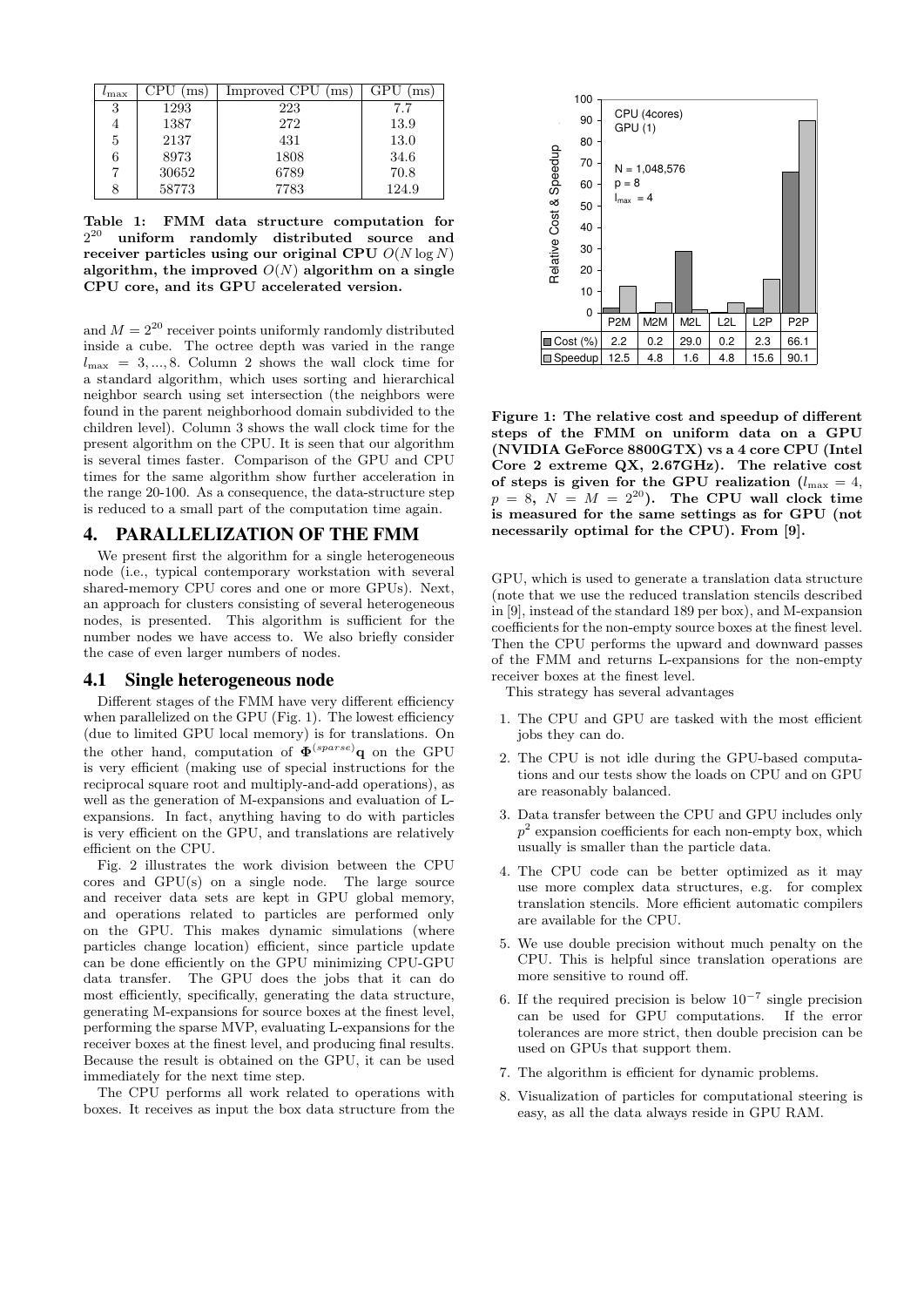

Figure 2: Flow chart of the FMM on a single heterogeneous node (a few GPUs and several CPU cores). Steps shared in dark gray are executed in parallel on the CPU and the GPU.

## 4.2 Several heterogeneous nodes

For distributed heterogeneous nodes, the above algorithm can be efficiently parallelized by using the spatial decomposition property inherent to the FMM (see Fig. 3). The separation of jobs between the CPU cores and GPUs within a node remains the same. The M2L translations usually are the most time consuming and take 90% or more of the CPU time in the single node implementation. However, if we have  $P$  nodes and each node serves only  $N/P$  sources located compactly in a spatial domain  $\Omega_j^{(s)}$ ,  $j = 1, ..., P$ covered by  $N_j^{(s)} \approx N^{(s)}/P$  source boxes at level  $l_{\text{max}}$  such that  $\Omega_j^{(s)}$  do not intersect, then the number of the M2M and M2L translations for all receiver boxes due to sources in  $\Omega_j^{(s)}$  is approximately  $(C_{M2M} + C_{M2L})/P$ , where  $C_{M2L}$  and  $\tilde{C}_{M2M}$  are the numbers of all M2L and M2M translations for the entire domain, respectively, and  $N^{(s)}$  the number of source boxes. This is achieved because our implementation of the FMM skips empty source boxes.

To achieve scalability for the L2L translations, we introduce an intermediate communication step between the nodes at levels  $l = 2, ..., l_{\text{max}}$ . This is between the CPUs alone, and does not affect the parallel computation of the sparse MVP on the GPU. For each node we subdivide the receiver boxes handled by it into 4 sets. These are built based on two independent criteria: belonging to the node, and belonging to the neighborhood containing all source boxes assigned to the node. "Belonging" means that all parents, grandparents, etc. of the box at the finest level for which the sparse MVP is computed by a given node also belong to that node. Receiver boxes that do not satisfy both criteria are considered "childless" and the receiver tree for each node is truncated to have that boxes as leaves of the tree.

During the downward pass a synchronization instruction is issued after computations of the L-expansion coefficients

for receiver boxes in the tree at each level. The nodes then exchange only information about the expansions for the leaf boxes, and each node sums up only information for the boxes which belong to it. These steps propagate until level  $l_{\text{max}}$  at which all boxes are the leave boxes and information collected by each node is passed to its GPU(s), who evaluate the expansions at the node source points and sum the result with the portion of the sparse MVP computed by this node.

#### *4.2.1 Simplified algorithm*

If the number of nodes is not very large, the above algorithm can be simplified to reduce amount of synchronization instructions and simplify the overall data structure. In a simplified algorithm, each node performs an independent job in the downward pass to produce the L-expansion coefficients for all receiver boxes at level  $l_{\text{max}}$ . These coefficients are not final, since they take into account only contribution of the sources allocated to a particular node. To obtain the final coefficients, all expansions for a given receiver box must be summed up and sent to the node that computes the sparse MVP for that receiver box. This process for all nodes can be efficiently performed in parallel using hierarchical (golden) summation according to the node indices.

In contrast to the general algorithm, in the simplified algorithm some L2L translations are duplicated (see Fig. 3), which deteriorates the algorithm scalability and increases data transfer between the nodes. However, even in the worst case when all L2L translations are repeated on all nodes, the effect of L2L-translation duplication may have a substantial effect on the overall complexity only if the number of all L2L translations violates the restriction  $C_{L2L} \ll (C_{M2M} + C_{M2L})/P$ . This inequality holds for moderate clusters. Indeed, if we use a scheme with a maximum of 119 or 189 M2L translations per box and one L2L translation then for  $P \leq 100$  the scheme is acceptable, though sufficient memory per node is needed to keep Lexpansion coefficients for all boxes in the tree. Our tests show that satisfactory performance for  $N \lesssim 10^9$ , which is comparable with the number of particles used in any FMM realizations we are aware of.

For illustration, the flow chart in Fig. 4 shows the algorithm for two heterogeneous nodes. Each node initially has in memory the sources and receivers assigned (randomly) to the node. Based on this, each node builds an octree. After that, all nodes are synchronized and receiver hierarchy data is scattered/gathered, so each node has complete information about all receiver boxes.

Since initial source/receiver data is redistributed between the nodes, each node takes care of a spatially compact portion of particle data. This distribution is done by prescribing weights to each box at a coarse level of the tree and splitting the tree along the Morton-curve to achieve approximately equal weights to each part. Then the single node heterogeneous algorithm described in the previous section is executed with some small modifications. The sparse MVP is computed only for the receiver boxes handled by a particular node, and the dense MVP is computed only for source boxes allocated on that node but for all receiver boxes (i.e. influence of a portion of the source boxes on all receivers is computed). The data on the L-expansions at the finest level is then consolidated for the receiver boxes handled by each node. The final summation consists of evaluation of the L-expansions and summation with partial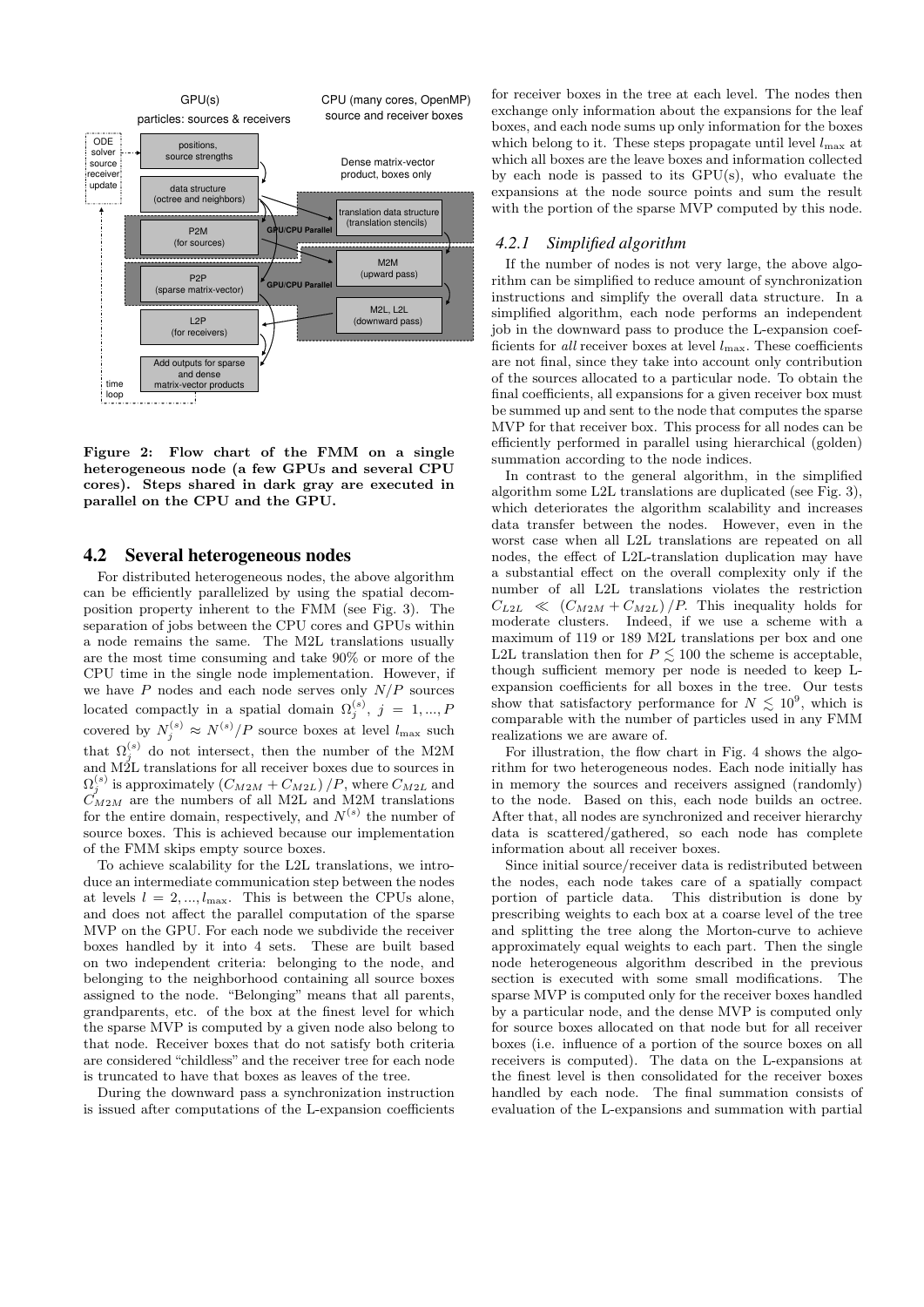

Figure 3: Illustration of separation of the M2M and M2L translation jobs between two nodes. Two nodes handle sources allocated in two light gray source boxes and compute L-expansions for the darker gray receiver boxes. Solid lines with arrows show M2M translations, the dashed lines show M2L translations, and bold solid lines with arrows show L2L translations. M2M and M2L steps do not overlap, and the same (adaptive, empty box skipping) algorithm with different inputs can be executed on each node. L2L translations for the same boxes are duplicated by each node for the simplified algorithm in §3.2.1 and are not duplicated in the general algorithm proposed in §3.2.

sparse MVPs.

## 5. IMPLEMENTATION ISSUES

We use OpenMP for intra-node CPU computation (as implemented in Intel Fortran/C v.11) and MPI for internode communication. As shown in Fig. 4, on each computing node we launch a single process, within which multiple OpenMP threads are used to control multiple GPUs and compute FMM translations on the CPU. MPI calls for communicating with other nodes are made from the master thread of this process.

CUDA 3.2, which we used, allows only one active GPU device in a single CPU thread. Hence, to parallelize the multi-threaded CPU translation and multi-GPU direct sum, OpenMP threads have to be divided into two different groups. To avoid performance degradation due to the nested OpenMP parallel regions performing quite different computational tasks, the threads that control GPUs are spawned first. After a thread launches its GPU kernel function call, it immediately rejoins the master thread. At this point the threads for CPU translations are spawned, while the GPUs perform the local direct summation in the mean time.

After initial partition, each node has its own source and receiver data. The receiver data are mutually exclusive amongst all the nodes; however, the same source data might



Figure 4: A flow chart of the FMM on two heterogeneous nodes. The single heterogeneous node algorithm (see Fig. 2) is executed in parallel on CPU cores and GPUs available to the node.

repeatedly appear on many nodes since they belong to the interaction neighborhood of many receiver boxes. As shown in Fig. 2, the main thread spawns multiple threads to copy data onto different GPUs and performs initial data structure building. Then each thread sends information on the receiver boxes to the master thread. The master thread computes the global receiver box information and broadcasts it to all other nodes. Based on the previous data structures and the global receiver box information, each GPU then builds its own data structure for the CPU translations, performs initial multipole expansions, and copies them to CPU. Next, the CPU translation and GPU direct sum are performed simultaneously using the scheme described above.

For the simplified algorithm described above, the master thread collects the local expansion coefficients as a binary tree hierarchy within l rounds given  $2<sup>l</sup>$  processes. When it finishes, the master process has the local expansion data for all receiver boxes and sends the corresponding data to all other processes.

## 6. PERFORMANCE TESTS

## 6.1 Hardware

We used a small cluster ("Chimera") at UMIACS at the University of Maryland (32 nodes) and a large one ("Lincoln") at NCSA at the University of Illinois (192 nodes). In both clusters the same basic node architecture was interconnected via Infiniband. At UMIACS, each node was composed of a dual socket quad-core Intel Nehalem 5560 2.8 GHz processors, 24 GB of RAM per node, and two Tesla S1070 accelerators each with 4 GB of RAM. At NCSA, each node had the same GPU architecture with the same Tesla,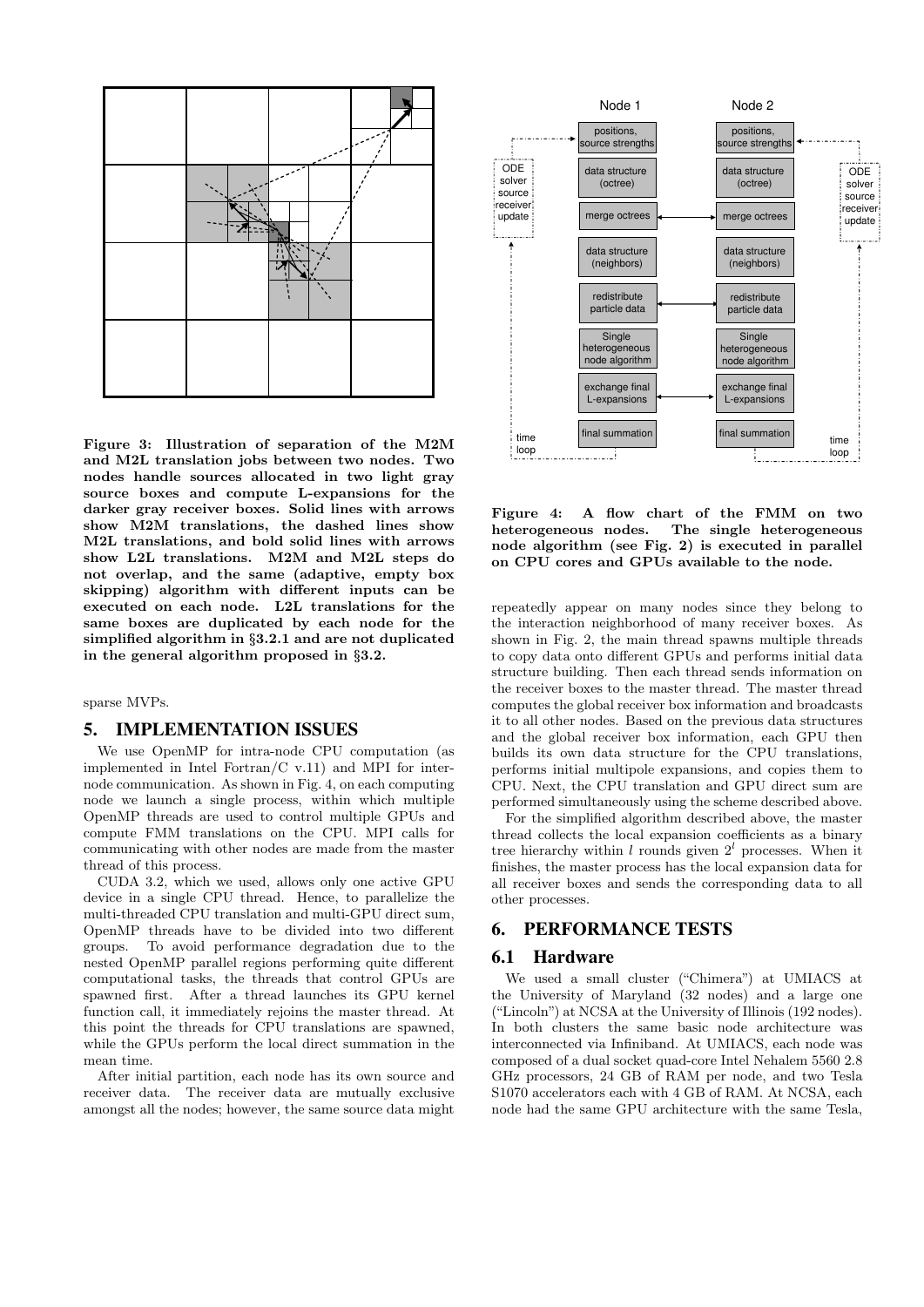| Time (s)                  | 1,048,576 |      |     | 2,097,152 | 4,194,304 |      | 8,388,608                |      | 16,777,216 |      |
|---------------------------|-----------|------|-----|-----------|-----------|------|--------------------------|------|------------|------|
| Num of GPUs               |           |      |     |           |           |      |                          |      |            |      |
| CPU wall clock            | 0.13      | 0.13 | .06 | 1.08      | $1.07\,$  |      | 1.02                     | 1.10 | 8.53       | 8.98 |
| $C/G$ parallel region     | 0.58      | 0.30 | .06 | 1.08      | 1.58      |      | 4.38                     | 2.21 | 8.55       | 8.98 |
| Force+Potential total run | 0.71      | 0.39 | .23 | 1.22      | 1.96      | 1.34 | 5.11                     | 2.63 | 10.3       | 10.1 |
| Potential total run       | 0.40      | 0.24 | .16 | 0.89      | 1.27      | .25  | 2.94                     | 1.52 | 9.76       | 6.30 |
| Partitioning              |           | 0.14 |     | 0.32      |           | 0.58 | $\overline{\phantom{0}}$ | 1.14 |            | 3.09 |

Table 2: Performance on a single heterogeneous node: force with potential (best settings). For potential computations, only the total run time is provided.

but the CPUs were Intel Harpertown 5300 processors at 2.33 GHz with 16 GB of RAM. The double precision single node tests were run on a workstation with a NVIDIA Tesla C2050 GPU accelerator with 3 GB, and an Intel Xeon E5504 processor at 2.00 GHz and 6 GB RAM.

#### 6.2 Remarks on the reported results

Partitioning times: Our algorithm takes some time for global partition of the data. However, in a dynamic problem, this step is only needed at the initial step, and this time is amortized over several time steps, after which the global repartitioning may again be necessary. Accordingly, we report the partitioning time separately from the total run time. The run time, however, includes the cost of generating the entire FMM data structure on each node since this will have to be done at each time step. In the tests we measured the time for potential  $+$  force (gradient) computations and also for a faster version where only the potential was computed.

Most cases are computed with  $p = 8$ , which is sufficient to provide single precision accuracy (relative errors in the  $L^2$ norm are below  $10^{-5}$ ). When comparisons are made with [10], we set  $p = 10$  to match their choice. The benchmark cases include random uniform distribution of particles inside the cube and on the surface of a sphere (spatially nonuniform). In our wider tests we varied the number of sources and receivers N and M. In all the reported cases,  $N = M$ , while the source and receiver data are different.

## 6.3 Single heterogeneous node

The algorithm for a single node was extensively tested. The first test was performed on a single node of the Chimera cluster using one and two GPUs with spatially uniform random particle distributions. Table 2 shows the measured performance results in optimal settings (in terms of the tree depth  $l_{\text{max}}$ ) for potential + force computations (the total run time for potential only computations is also included). Fig. 5 plots data only for potential computations in optimal settings. Even though these timing results appear to outperform the results of other authors on similar hardware which we are aware of, one may question whether the algorithm is scalable with respect to the number of particles and number of GPUs since the run time changes quite nonuniformly. An explanation of the observed performance is that the GPU sparse MVP has optimum performance for certain data cluster size  $s_{opt}^{(sparse)}$  [9], and when clusters with  $s < s_{opt}^{(sparse)}$  are used, this increases both the GPU and CPU times (due to increase of  $l_{\text{max}}$ ). Cluster sizes with  $s > s_{opt}^{(sparse)}$  can be optimal, and this can be found from the balance of the CPU and GPU times. Since  $l_{\text{max}}$  changes discretely and the CPU time depends only on the number of

boxes, or  $l_{\text{max}}$  (for uniform distributions), the CPU time jumps only when the level changes. Increase of  $l_{\text{max}}$  by one increases the CPU time eight times, and such scaling is consistent with the observed results. On the other hand, the GPU time for fixed  $l_{\text{max}}$  and  $s > s_{opt}^{(sparse)}$  is proportional to  $N^2$ . So there is no way to balance the CPU and GPU times for a fixed  $l_{\text{max}}$ , except perhaps increasing the precision of CPU computation.

If the GPU time dominates, then use of the second GPU reduces the time, as seen for the cases  $N = 2^{20}$  and  $N = 2^{23}$ . Note also that the parallelization efficiency for 2 GPUs is close to 100%. On the other hand, if the CPU time dominates, then the second GPU does not improve performance if  $l_{\text{max}}$  remains the same (see case  $N = 2^{22}$  for the potential). Cases  $N = 2^{21}$  and  $N = 2^{24}$  show a reduction of the time due to the use of the second GPU because of a different reason. For these cases optimal  $l_{\text{max}}$  is different when using one or two GPUs. This causes reduction of the CPU time and increase of the single GPU time for two GPUs compared to the case with one active GPU.



Figure 5: The wall clock time (potential-only computation) for the heterogeneous FMM running on a single node (8 CPU cores) with one and two GPUs. The CPU part is plotted by the thin dashed lines. The thick dashed line shows linear scaling.

We also performed tests with spatially non-uniform distributions (points or the sphere surface). This requires deeper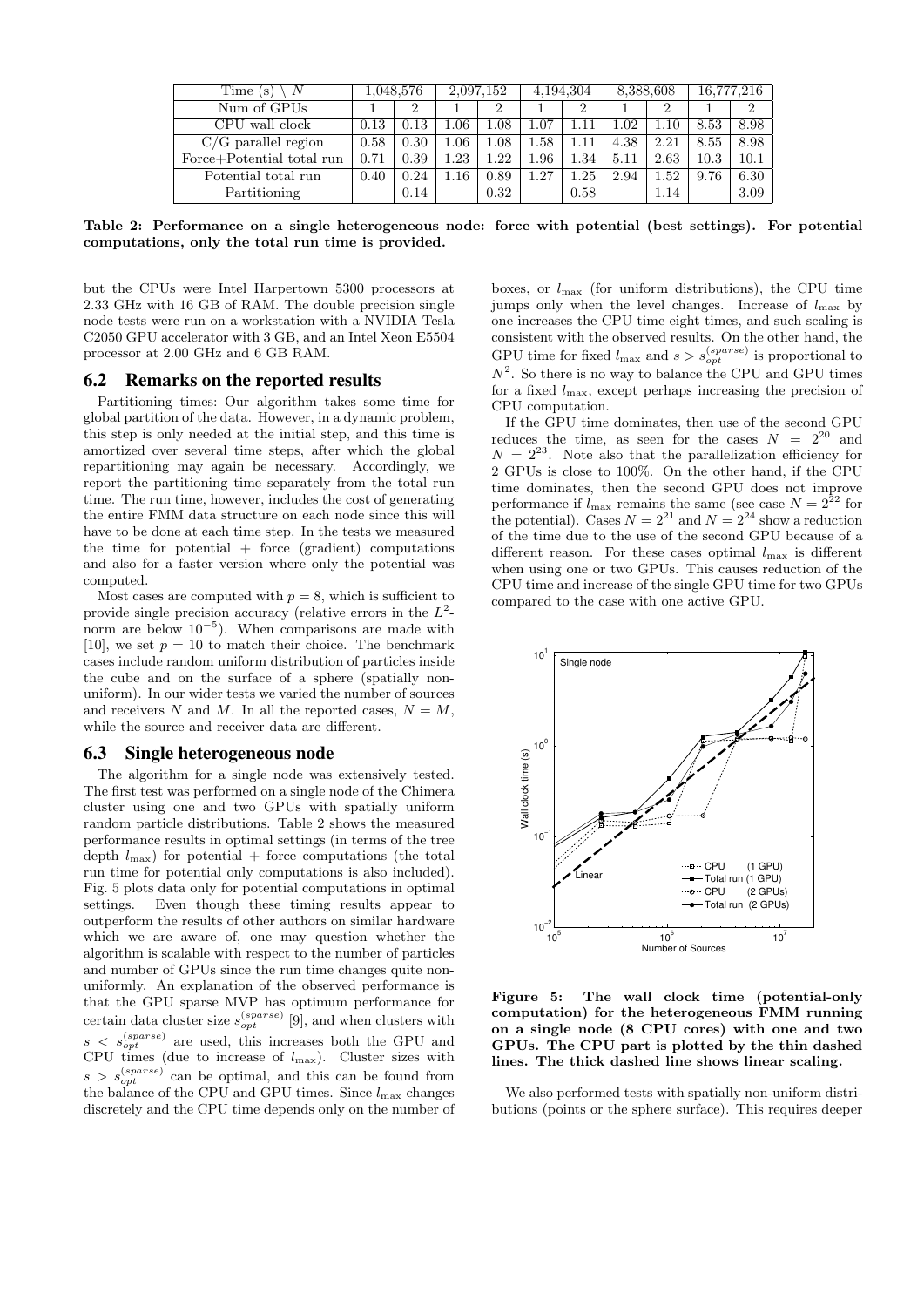octrees to achieve optimal levels (usually increase of  $l_{\text{max}}$ by 2) and provides more non-uniform loads on the GPU threads, which process the data box by box (the number of points in the non-empty boxes varies substantially). This results in the increase of both CPU and GPU times. In some cases this increase is not substantial (e.g. for  $N = 2^{20}$  the CPU/GPU parallel region time is 0.44 s and the total run time is 0.56 s), while we never observed increase more than 2.5 times (e.g. for  $N = 2^{22}$  the CPU/GPU parallel region time is 2.82 s and the total run time is 3.26 s for potential only computations) (compare with Table 2).

#### *6.3.1 Double precision GPU performance*

Accepted wisdom in scientific computing often requires double precision computations for many problems. We accordingly demonstrate our algorithm with double precision on the CPU, and both single and double precision on the GPU. Table 3 shows results of our tests for potential computation for  $N = 2^{20}$  using different truncation numbers p and algorithms with different GPU precision. We used a workstation with a Tesla C2050 and a 4 core Intel e5504 2.00 GHz CPU (which explains the difference in run times in comparison with Tables 2 and 3). The error was measured in the relative  $L^2$ -norm using 100 random comparison points. Direct double precision computations were used to provide the baseline result. It is seen that for  $p \leq 8$  there is no need to use double precision (which slows down the GPU by at least a factor of two). The CPU time grows proportionally to  $p^3$ , and the GPU time depends on p as  $A + Bp^2$  with a relatively small constant B. This changes the CPU/GPU balance of the heterogeneous algorithm and reduces the optimal tree depth  $l_{\text{max}}$  as p increases.

|          | Prec | $p = 4$ |           | 1 O     | 16   |
|----------|------|---------|-----------|---------|------|
| Time (s) |      | 0.37    | 0.62      | 1.48    | 2.92 |
|          |      | 1.36    | 1.40      | 1.49    | 2.95 |
| Error    |      | 2.8     | -6<br>4.4 | $2.5 -$ |      |
|          |      | ⊥.6∙′   | $6.9 -$   | 4.3.    | 4.3  |

Table 3: Performance and error for single and double precision GPU  $((-m)$  means  $10^{-m})$ 

#### 6.4 Multiple heterogeneous nodes

On heterogeneous clusters we varied the numbers of particles, nodes, GPUs per node, and the depth of the space partitioning to derive optimal settings, taking into account data transfer overheads and other factors.

The weak scalability test is performed by fixing the number of particles per node to  $N/P = 2^{23}$  and varying the number of nodes (see Table 4 and Fig. 6) for a simplified (small cluster) parallel algorithm. For perfect parallelization/scalability, the run time in this case should be constant. In practice, we observed an oscillating pattern with slight growth of the average time. Two factors affect the perfect scaling: reduction of the parallelization efficiency of the CPU part of the algorithm and the data transfer overheads. The results in Table 2 for 2 GPUs were computed with  $l_{\text{max}} = 5$  for cases  $P = 1$  and 2 and  $l_{\text{max}} = 6$  for cases  $P = 4, 8, 16$ . In the case of the ideal CPU algorithm the time should reduce by a factor of two when the number of nodes is doubled at constant lmax and increase eight-fold when  $l_{\text{max}}$  increases by one. In our case,  $P$  is constant, so when  $l_{\text{max}}$  increases and  $P$  doubles the CPU time should

increase by factor of 4. Qualitatively this is consistent with the observed pattern, but the simplified algorithm that we used is not perfectly scalable due to overheads (e.g. due to L2L-translations and related unnecessary duplication of the data structure) becoming significant at large sizes. The deficiency of the simplified algorithm also shows up in the data transfer overheads. The amount of such transfers depends on the number of boxes and the table clearly shows that the overhead time increases with  $l_{\text{max}}$ . Fig. 6 shows that for relatively small number of nodes this imperfectness is acceptable for practical problems.



Figure 6: Contribution of the CPU/GPU parallel region time and the overhead (data transfer between the nodes and CPU/GPU sequential region) to the total run time for two GPUs per node (UMIACS Chimera cluster). The data size increases proportionally to the number of nodes. The time is measured for computations of potential only.

We also performed the strong scalability test, in which  $N$  is fixed and  $P$  is changing (Fig. 7). The tests were performed for  $N = 2^{23}$  and  $P = 1, 2, 4, 8, 16$  with one and two GPUs per node. The deviations from the perfect scaling can be explained as follows. In the case of one GPU/node, the scaling of the CPU/GPU parallel region is quite good. We found that in this case the GPU work was a limiting factor for the parallel region. This is consistent with the fact that the sparse MVP alone is well scalable. In the case of two GPUs, the CPU work was a limiting factor for the parallel region. Scalability of the algorithm on the CPU is not as good as for the sparse MVP part because of the reasons explained above when the number of nodes increase. However, we can see approximate correspondence of the times obtained for two GPUs/node to the ones with one GPU/node, i.e. doubling of the number of nodes with one GPU or increasing the number of GPUs results in approximately the same timing. This shows a reasonably good balance between the CPU and GPU work in the case of 2 GPUs per node (so this is more or less the optimal configuration for a given problem size).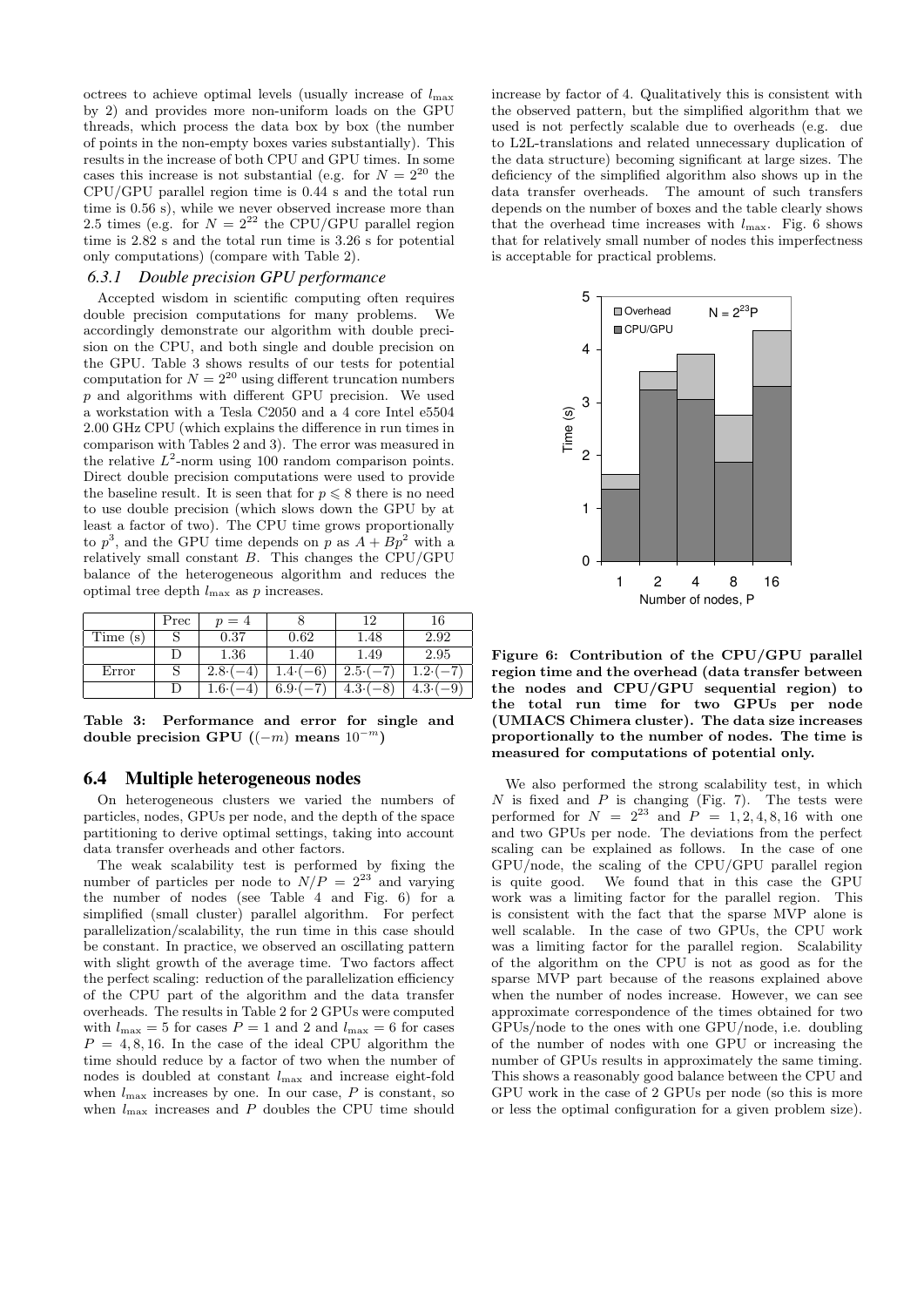

Figure 7: The results of the strong scalability test for one and two GPUs per node of the UMIACS Chimera cluster. The thin lines connect pairs of data points for which the same total number of GPUs was used. The thick dashed line shows perfect scalability  $t = O(1/P)$ . The time is measured for potential only computations.

More significant imperfections are observed for the total run time at increasing  $P$ , which is related to the data transfer overheads between the nodes (we also saw that in the weak scalability tests).

We did similar tests on the Lincoln cluster, which produced almost the same results. These best results are obtained for optimal settings, when the GPU(s) reach their peak performance (in terms of the particle cluster size). For such sizes the UMIACS cluster is limited by  $N = 2^{28}$ . For larger problems a suboptimal performance is obtained; however, such cases are still of practical importance, as solving billion-size problems in terms of seconds per time step is quite useful. Fig. 8 presents the results of the run employing 32 nodes with one or two GPUs per node, which shows a good scaling with  $N$  (taking into account that the FMM has jumps when the level changes). In the figure, we plot the best of one-GPU and two-GPU run times (as it was shown above, the use of the second GPU in the heterogeneous algorithm is not always beneficial and may create additional overhead). The largest case computed in the present study is  $N = 2^{30}$  for 32 two-GPU nodes. For this case, the CPU/GPU parallel region time was 12.5 s and the total run time 21.6 s.

We believe that the achieved total run times are among the best ever reported for the FMM for the sizes of the problems considered (e.g, comparing with [10, 11, 13, 14, 27]). Fig. 9 compares the wall clock time required by the potential+force computations for the present algorithm with the velocity+stretching timing reported in [10]. The present algorithm was executed with two GPUs per node for 2 and 8 nodes and one GPU for a single node (the total number of GPUs employed is shown in the figure).



Figure 8: The wall clock time for the heterogeneous FMM running on 32 nodes and using one or two GPUs per node (potential only computations). The number of GPUs per node is optimized according to the load balance between CPU and GPU(s) in the parallel region. The thick dashed lines show the linear scaling.

## 6.5 Performance assessment

There are several ways to assess the performance of our algorithm. (See http://folding.stanford.edu/English/<br>FAQ-flops for a discussion). One way to assess this  $FAQ-flops$  for a discussion). performance is to look at the actual number of operations performed in the FMM. This yields much more modest numbers of flops, but may be more useful in comparing the performance of different implementations of the FMM. The most arithmetically intensive part of the FMM is performed by the GPU during the sparse MVP. For uniform distributions and cluster size s, the number of operations at max. tree depth  $l_{\text{max}}$  is approximately  $N_{op}^{(sp)} = 2^{3l_{\text{max}}} 27s^2 x$ , where x is the number of operations per direct evaluation and summation of the potential or potential+force contribution. For a cluster of size  $s = 2^8$  and  $l_{\text{max}} = 5$  we have  $N_{op}^{(sp)} =$  $2^{31}27x$ . This corresponds to  $N = 2^{3l_{\max}} s = 2^{23}$ . Our tests show a very consistent GPU/CPU parallel region time per GPU for this problem size, which is strongly dominated by GPU,  $t^{(sp)} = 2.45$  s (two GPUs do the same job for 1.23 s). This means that a single GPU performs at peak rate not less than  $R = N_{op}^{(sp)}/(2^{30}t^{(sp)}) = 22x$  GFlops. The estimation of the  $x$  is rather tricky, and somewhat controversial, since a larger value tends to indicate better performance for one's algorithm. For potential only computations it can be estimated either as  $x = 9$  in terms of GPU instructions, or as  $x = 27$  in terms of CPU instructions, which is the commonly accepted way of counting. The latter value,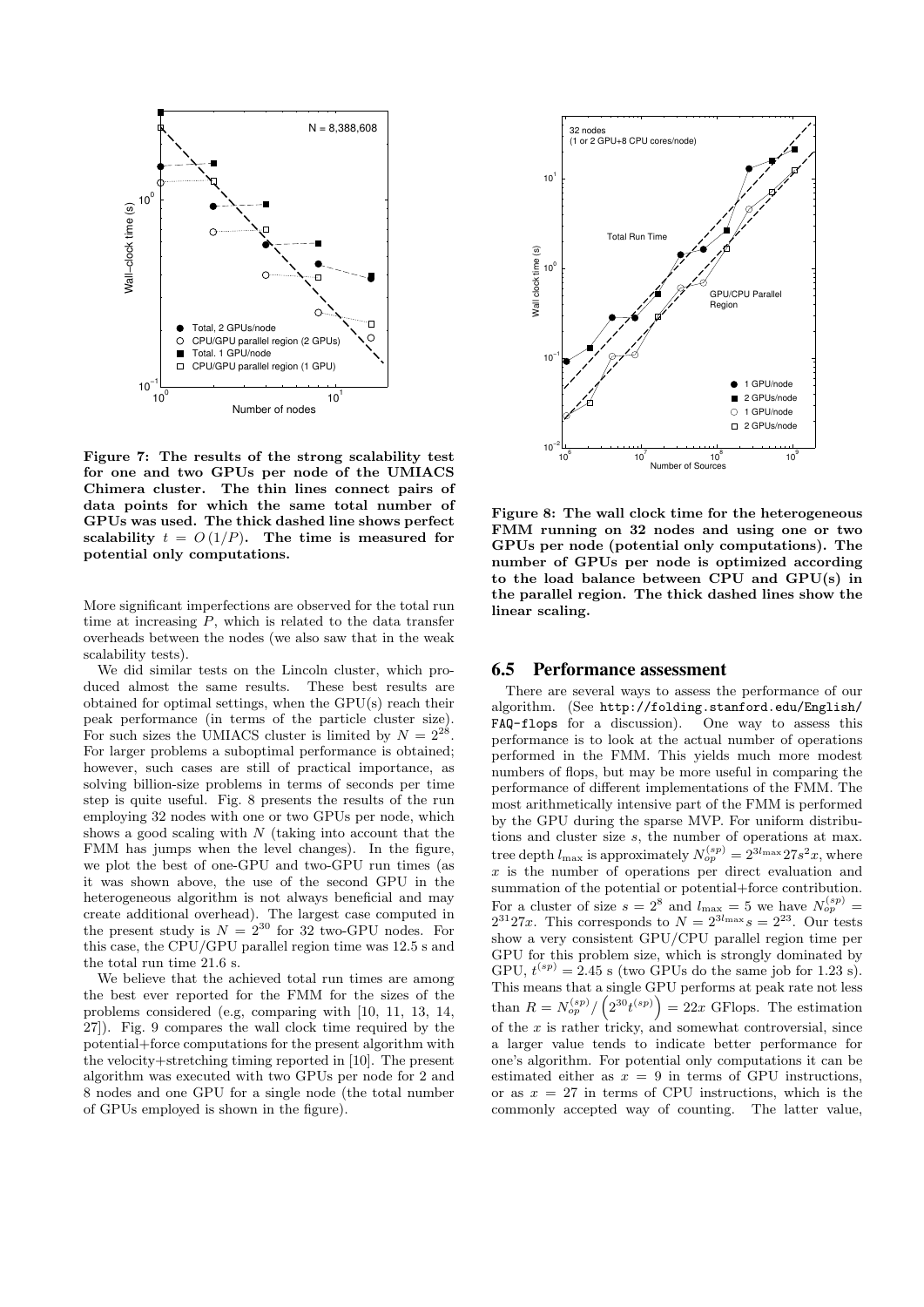| Time (s)<br>N | 8,388,608 |          | 16,777,216(2) |      | 33,554,432<br>4 |      | 67,108,864(8) |      | 134,217,728<br>$^{\prime}16)$ |      |
|---------------|-----------|----------|---------------|------|-----------------|------|---------------|------|-------------------------------|------|
| Num of GPUs   |           |          |               |      |                 |      |               |      |                               |      |
| CPU wall      | 1.02      | 1.10     | 4.49          | 0.61 | 2.71            | 2.80 | .41           | 1.75 | 0.85                          | 1.22 |
| CPU/GPU       | 2.45      | $1.23\,$ | 4.49          | 2.91 | 2.71            | 2.80 | 2.67          | 1.75 | 6.25                          | 3.17 |
| Overhead      | 0.50      | 0.30     | 1.03          | 0.36 | 0.95            | 0.85 | .12           | 0.96 | 1.31                          | 1.07 |
| Total run     | 2.95      | $1.53\,$ | 5.46          | 3.27 | 3.66            | 3.65 | 3.79          | 2.71 | 7.56                          | 4.24 |

Table 4: Performance for P heterogeneous nodes with  $N/P = 2^{23}$  (potential only).



Figure 9: A comparison of the present implementation for N-body force+potential calculations with the 2009 Gordon Bell prize winner [10] for velocity+stretching calculations, which theoretically require about 5.5 times more computation for the same  $N$  (see Fig. 12 there). In all cases the truncation number  $p = 10$ .

which is consistent with the tests of the algorithms using standard CPU counters provides  $R_{\text{max}} = 594$  GFlops while  $x = 9$  results in  $R_{\text{min}} = 198$  GFlops. Both these numbers are within the limit of the GPU used (933 GFlops peak performance reported by NVIDIA). Similar numbers can be computed for the potential+force computations by using  $x = 38$  or  $x = 15$ , and the timing data from Table 2.

The contribution of the CPU part of the algorithm in the parallel region improves this marginally. We count all M2M, M2L, and L2L translations, evaluated the number of operations per translation, and used the measured times for the GPU/CPU parallel region at  $l_{\text{max}} = 5$ . That provided as a estimate of 27 GFlops per node for 8 CPU cores. Thus we can bound the single heterogeneous node performance for two GPUs between 423 and 1215 GFlops. We used at most 32 nodes with two GPUs each, and our cluster's performance bounds are [13.2, 38] TFlops.

Following [28], several authors, used a fixed flop count for the original problem and computed the performance that would have been needed to achieve the same results via a "brute-force" computation [10, 11, 29, 30, 31]. For  $N = 2^{30}$ sources/receivers and a computation time of 21.6 s (total run), which we observed for 32 nodes with two GPUs per node, the brute-force algorithm would achieve a performance of 1.25 Exaflops.

## 7. CONCLUSION

Algorithmic improvements presented in this paper substantially extend the scope of application of the FMM for large problems, especially for dynamic problems, where performance on data structure computations became a bottleneck. The heterogeneous algorithm substantially simplifies the GPU job and makes it much more efficient. It also provides a full load on the CPUs, enables efficient double precision computations, and brings other benefits of parallel use of the CPU cores and GPUs. With the present algorithm, dynamic problems of the order of ten million particles per GPU can be solved in a few seconds per time step, extending capabilities of single workstations equipped with one or several GPUs and relatively small (several node) low-cost heterogeneous clusters.

Weak and strong scalability of the algorithm for small and midsize clusters was demonstrated. A FMM run for  $2^{30} \geq$ 1 billion particles was performed with this algorithm on a midsize cluster (32 nodes with 64 GPUs). A more advanced fully scalable algorithm for large clusters is presented.

Perhaps our biggest contribution is the use of the neglected resource (CPU) in heterogeneous CPU/GPU environments, allowing a significant improvement in hardware utilization. A user with a gaming PC worth less than \$3000 (2 graphics cards and two-quad-core CPUs plus 16 GB RAM) can achieve FMM performance comparable with the 2009 Bell prize winner, at one percent of the cost and power, and a performance of 405 MFlops/dollar. Our algorithm can tackle two orders of magnitude larger problems of interest in fluid, molecular and stellar dynamics due to vastly improved handling of data structures and algorithmic improvements compared to current state-of-the-art algorithms. It also scales well, allowing the user to add more CPU cores and GPU cards to further improve the price/performace ratio. The Chimera machines cost \$220K and achieve a performance of 177 MFlops/dollar—the best performance reported so far on the FMM [10].

## Acknowledgements

Work partially supported by Fantalgo, LLC; by AFOSR under MURI Grant W911NF0410176 (PI Dr. J. G. Leishman, monitor Dr. D. Smith); in addition NG was partially supported by Grant G34.31.0040 (PI Dr. I. Akhatov) of the Russian Ministry of Education & Science. We acknowledge NSF award 0403313 and NVIDIA for the Chimera cluster at the CUDA Center of Excellence at UMIACS. We thank UMIACS staff for their help, Dr. M. Tiglio for access to Lincoln via Teragrid allocation TG-PHY090080, and Dr. D. Zotkin for help with editing.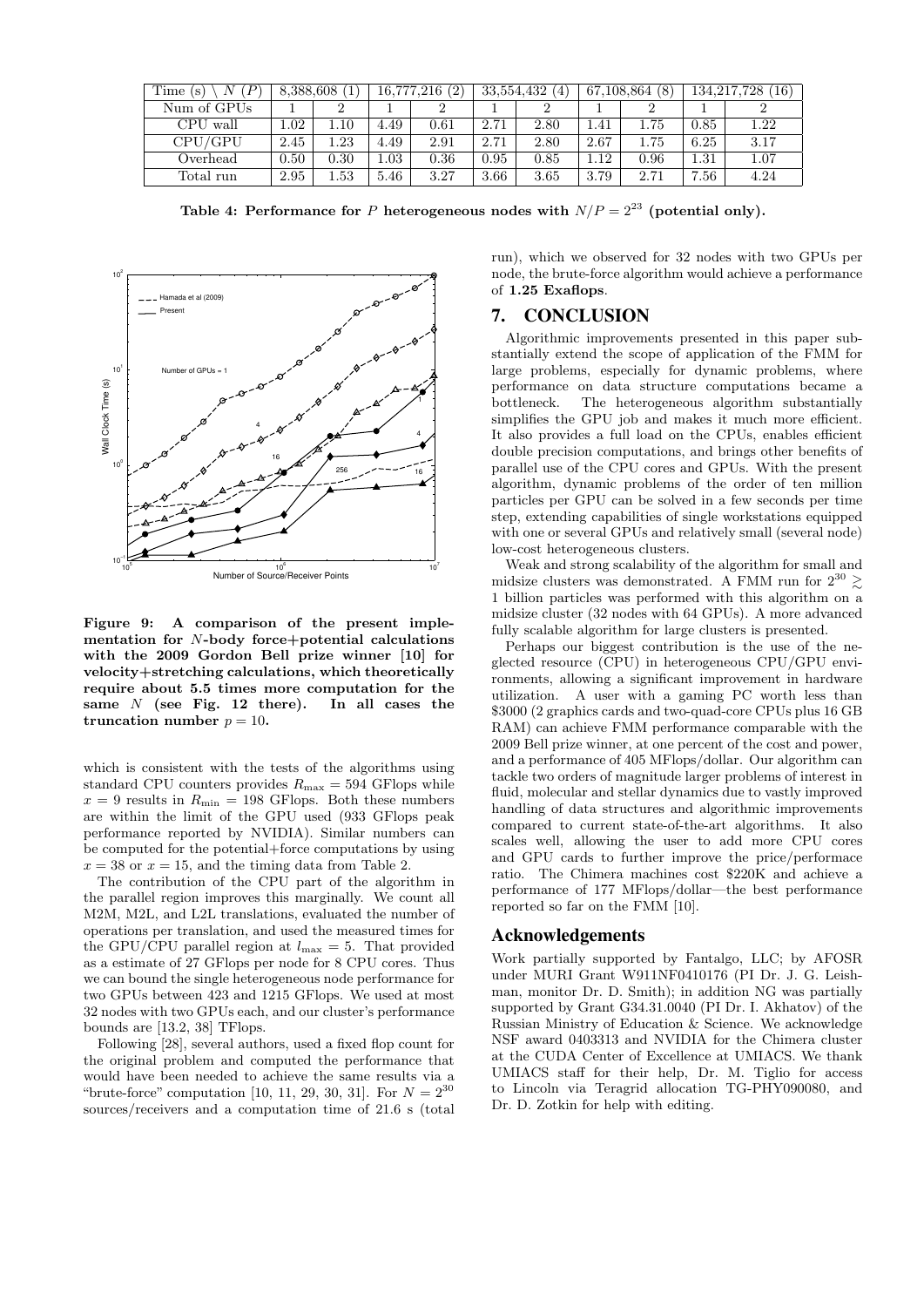# 8. REFERENCES

- [1] L. Greengard and V. Rokhlin, "A fast algorithm for particle simulations," J. Comput. Phys., vol. 73, pp. 325–348, December 1987.
- [2] V. Rokhlin, "Diagonal forms of translation operators for the helmholtz equation in three dimensions," Appl. and Comp. Harmonic Analysis, vol. 1, pp. 82–93, 1993.
- [3] N. A. Gumerov and R. Duraiswami, Fast Multipole Methods for the Helmholtz Equation in Three Dimensions. Oxford: ELSEVIER, 2005.
- [4] L. Ying, G. Biros, and D. Zorin, "A kernel-independent adaptive fast multipole algorithm in two and three dimensions," J. Comput. Phys., vol. 196, pp. 591–626, May 2004.
- [5] L. Greengard and W. D. Gropp, "A parallel version of the fast multipole method," Computers Mathematics with Applications, vol. 20, no. 7, pp. 63–71, 1990.
- [6] J. P. Singh, C. Holt, J. L. Hennessy, and A. Gupta, "A parallel adaptive fast multipole method," in Proceedings of the 1993 ACM/IEEE conference on Supercomputing, Supercomputing '93, (New York, NY, USA), pp. 54–65, ACM, 1993.
- [7] J. P. Singh, C. Holt, T. Totsuka, A. Gupta, and J. L. Hennessy, "Load balancing and data locality in adaptive hierarchical n-body methods: Barnes-hut, fast multipole, and radiosity," J. Parallel Distrib. Comput., vol. 27, pp. 118–141, 1995.
- [8] S.-H. Teng, "Provably good partitioning and load balancing algorithms for parallel adaptive n-body simulation," SIAM J. Sci. Comput., vol. 19, pp. 635–656, March 1998.
- [9] N. A. Gumerov and R. Duraiswami, "Fast multipole methods on graphics processors," J. Comput. Phys., vol. 227, pp. 8290–8313, September 2008.
- [10] T. Hamada, T. Narumi, R. Yokota, K. Yasuoka, K. Nitadori, and M. Taiji, "42 Tflops hierarchical n-body simulations on GPUs with applications in both astrophysics and turbulence," in Proceedings of the Conference on High Performance Computing Networking, Storage and Analysis, SC '09, (New York, NY, USA), pp. 1–12, ACM, 2009.
- [11] R. Yokota, T. Narumi, R. Sakamaki, S. Kameoka, S. Obi, and K. Yasuoka, "Fast multipole methods on a cluster of GPUs for the meshless simulation of turbulence," Computer Physics Communications, vol. 180, no. 11, pp. 2066–2078, 2009.
- [12] I. Lashuk, A. Chandramowlishwaran, H. Langston, T.-A. Nguyen, R. Sampath, A. Shringarpure, R. Vuduc, L. Ying, D. Zorin, and G. Biros, "A massively parallel adaptive fast-multipole method on heterogeneous architectures," in Proceedings of the Conference on High Performance Computing Networking, Storage and Analysis, SC '09, (New York, NY, USA), pp. 58:1–58:12, ACM, 2009.
- [13] A. Chandramowlishwaran, S. Williams, L. Oliker, I. Lashuk, G. Biros, and R. Vuduc, "Optimizing and tuning the fast multipole method for state-of-the-art multicore architectures," 2010 IEEE International Symposium on Parallel Distributed Processing IPDPS, pp. 1–12, 2010.
- [14] A. Chandramowlishwarany, K. Madduri, and R. Vuduc, "Diagnosis, tuning, and redesign for

multicore performance: A case study of the fast multipole method," in Proceedings of the 2010 ACM/IEEE International Conference for High Performance Computing, Networking, Storage and Analysis, SC '10, (Washington, DC, USA), pp. 1–12, IEEE Computer Society, 2010.

- [15] Q. Hu, M. Syal, N. A. Gumerov, R. Duraiswami, and J. G. Leishman, "Toward improved aeromechanics simulations using recent advancements in scientific computing," in Proceedings 67th Annual Forum of the American Helicopter Society, May 3–5 2011.
- [16] D. A. Griffiths, S. Ananthan, and J. G. Leishman, "Predictions of rotor performance in ground effect using a free-vortex wake model," Journal of the American Helicopter Society, vol. 49, October 2005.
- [17] J. E. Stone, J. C. Phillips, P. L. Freddolino, D. J. Hardy, L. G. Trabuco, and K. Schulten, "Accelerating molecular modeling applications with graphics processors," Journal of Computational Chemistry, vol. 28, no. 16, pp. 2618–2640, 2007.
- [18] J. Makino, T. Fukushige, M. Koga, and K. Namura, "GRAPE-6: Massively-parallel special-purpose computer for astrophysical particle simulations," Publication of Astronomical Society of Japan, vol. 55, pp. 1163–1187, December 2003.
- [19] N. A. Gumerov and R. Duraiswami, "Comparison of the efficiency of translation operators used in the fast multipole method for the 3D Laplace equation," Tech. Rep. CS-TR-4701, UMIACS-TR-2005-09, University of Maryland Department of Computer Science and Institute for Advanced Computer Studies, April 2005.
- [20] C. A. White and M. Head-Gordon, "Rotating around the quartic angular momentum barrier in fast multipole method calculations," The Journal of Chemical Physics, vol. 105, pp. 5061–5067, September 1996.
- [21] L. Greengard and V. Rokhlin, "A new version of the fast multipole method for the Laplace equation in three dimensions," Acta Numerica, vol. 6, pp. 229–269, 1997.
- [22] H. Cheng, L. Greengard, and V. Rokhlin, "A fast adaptive multipole algorithm in three dimensions,"  $J$ . Comput. Phys., vol. 155, pp. 468–498, November 1999.
- [23] G. Blelloch, "Scans as primitive parallel operations," IEEE Transactions on Computers, vol. 38, pp. 1526–1538, 1987.
- [24] H. Samet, Foundations of Multidimensional and Metric Data Structures (The Morgan Kaufmann Series in Computer Graphics and Geometric Modeling). San Francisco, CA, USA: Morgan Kaufmann Publishers Inc., 2005.
- [25] G. M. Morton, "A computer oriented geodetic data base and a new technique in file sequencing," in IBM Germany Scientific Symposium Series, 1966.
- [26] M. Harris, S. Sengupta, and J. D. Owens, "Parallel prefix sum (scan) with CUDA," in GPU Gems 3 (H. Nguyen, ed.), ch. 39, pp. 851–876, Addison Wesley, August 2007.
- [27] E. Darve, C. Cecka, and T. Takahashi, "The fast multipole method in parallel clusters, multicore processors and graphic processing units," Comptes Rendus Mecanique, vol. 339, pp. 185–193.